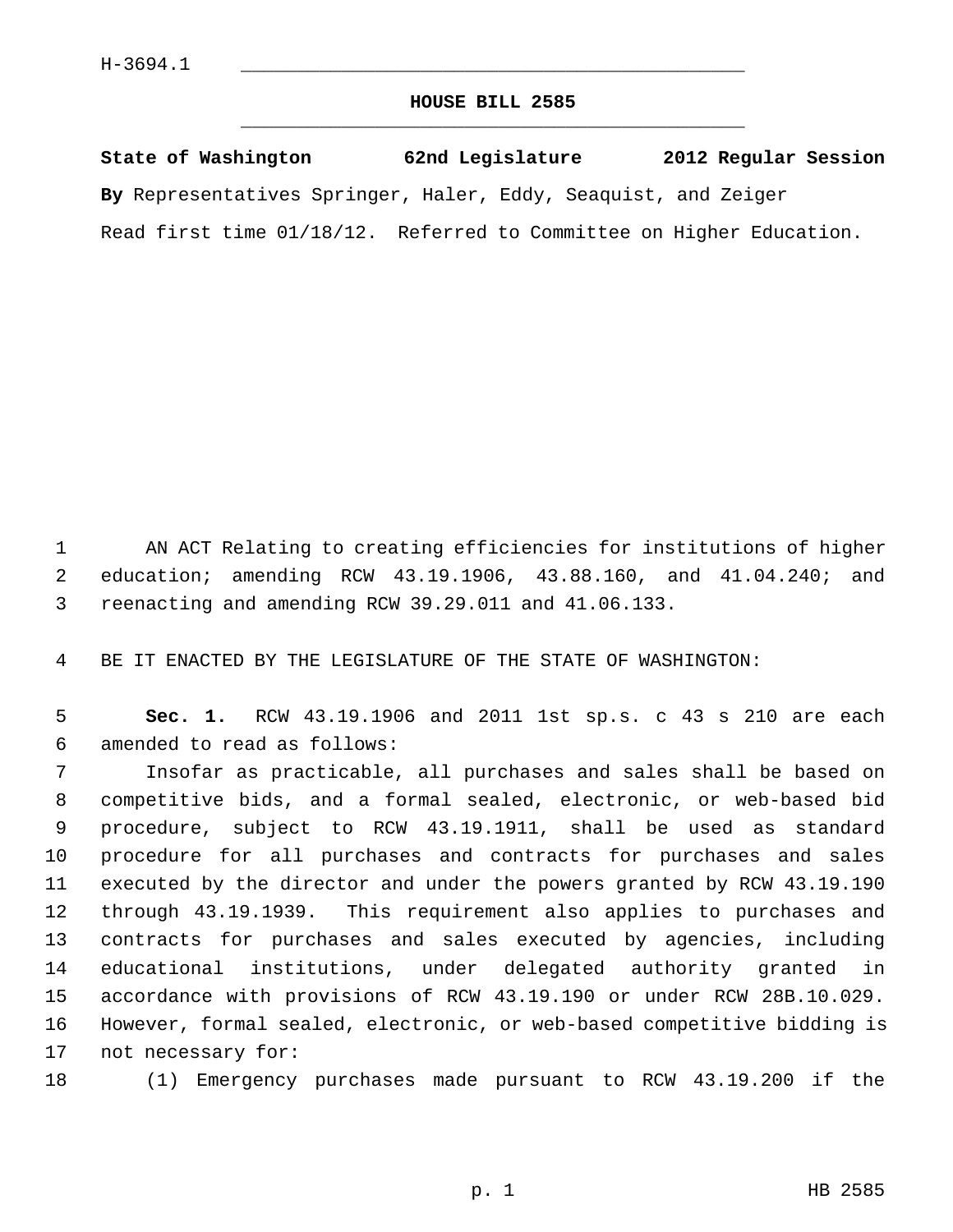1 sealed bidding procedure would prevent or hinder the emergency from 2 being met appropriately;

 3 (2) Direct buy purchases and informal competitive bidding, as 4 designated by the director of enterprise services. The director of 5 enterprise services shall establish policies annually to define 6 criteria and dollar thresholds for direct buy purchases and informal 7 competitive bidding limits. These criteria may be adjusted to 8 accommodate special market conditions and to promote market diversity 9 for the benefit of the citizens of the state of Washington;

10 (3) Purchases which are clearly and legitimately limited to a 11 single source of supply and purchases involving special facilities, 12 services, or market conditions, in which instances the purchase price 13 may be best established by direct negotiation;

14 (4) Purchases of insurance and bonds by the risk management office 15 under RCW 43.19.769;

16 (5) Purchases and contracts for vocational rehabilitation clients 17 of the department of social and health services: PROVIDED, That this 18 exemption is effective only when the director of enterprise services, 19 after consultation with the director of the division of vocational 20 rehabilitation and appropriate department of social and health services 21 procurement personnel, declares that such purchases may be best 22 executed through direct negotiation with one or more suppliers in order 23 to expeditiously meet the special needs of the state's vocational 24 rehabilitation clients;

25 (6) Purchases by universities for hospital operation or biomedical 26 teaching or research purposes and by the director of enterprise 27 services, as the agent for state hospitals as defined in RCW 72.23.010, 28 and for health care programs provided in state correctional 29 institutions as defined in RCW 72.65.010(3) and veterans' institutions 30 as defined in RCW 72.36.010 and 72.36.070, made by participating in 31 contracts for materials, supplies, and equipment entered into by 32 nonprofit cooperative hospital group purchasing organizations;

33 (7) Purchases for resale by institutions of higher education to 34 other than public agencies when such purchases are for the express 35 purpose of supporting instructional programs and may best be executed 36 through direct negotiation with one or more suppliers in order to meet 37 the special needs of the institution;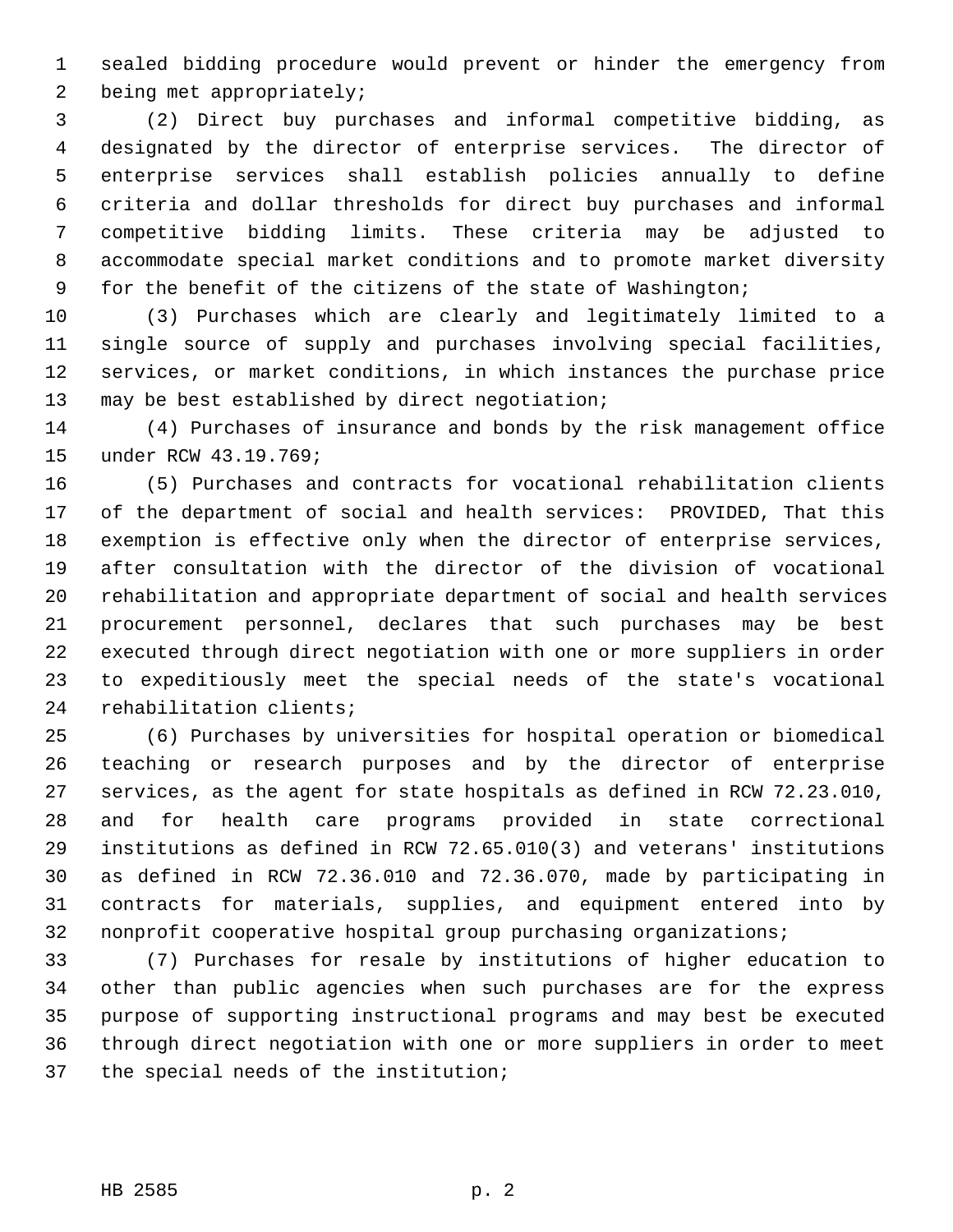1 (8) Purchases by institutions of higher education under RCW 2 43.19.190(2), direct buy purchases, and informal competitive bidding, 3 as designated by the director of enterprise services;  $((and))$ 

 4 (9) Purchases by institutions of higher education not exceeding one hundred thousand dollars. However, for purchases between ten thousand dollars and one hundred thousand dollars, quotations must be secured from at least three vendors to assure establishment of a competitive price and may be obtained by telephone or written quotations, or both. For purchases between ten thousand dollars and one hundred thousand dollars, each institution of higher education shall invite at least one quotation each from a certified minority and a certified woman-owned vendor that otherwise qualifies to perform the work. A record of competition for all such purchases made from ten thousand dollars to 14 one hundred thousand dollars must be documented for audit purposes; and

15 (10) Off-contract purchases of Washington grown food when such food 16 is not available from Washington sources through an existing contract. 17 However, Washington grown food purchased under this subsection must be 18 of an equivalent or better quality than similar food available through 19 the contract and be able to be paid from the agency's existing budget. 20 This requirement also applies to purchases and contracts for purchases 21 executed by state agencies, including institutions of higher education, 22 under delegated authority granted in accordance with RCW 43.19.190 or 23 under RCW 28B.10.029.

24 Beginning on July 1, 1995, and on July 1st of each succeeding odd-25 numbered year, the dollar limits specified in this section shall be 26 adjusted as follows: The office of financial management shall 27 calculate such limits by adjusting the previous biennium's limits by 28 the appropriate federal inflationary index reflecting the rate of 29 inflation for the previous biennium. Such amounts shall be rounded to 30 the nearest one hundred dollars.

31 As used in this section, "Washington grown" has the definition in 32 RCW 15.64.060.

33 **Sec. 2.** RCW 39.29.011 and 2011 1st sp.s. c 43 s 522 and 2011 c 358 34 s 4 are each reenacted and amended to read as follows:

35 All personal service contracts shall be entered into pursuant to 36 competitive solicitation, except for:

37 (1) Emergency contracts;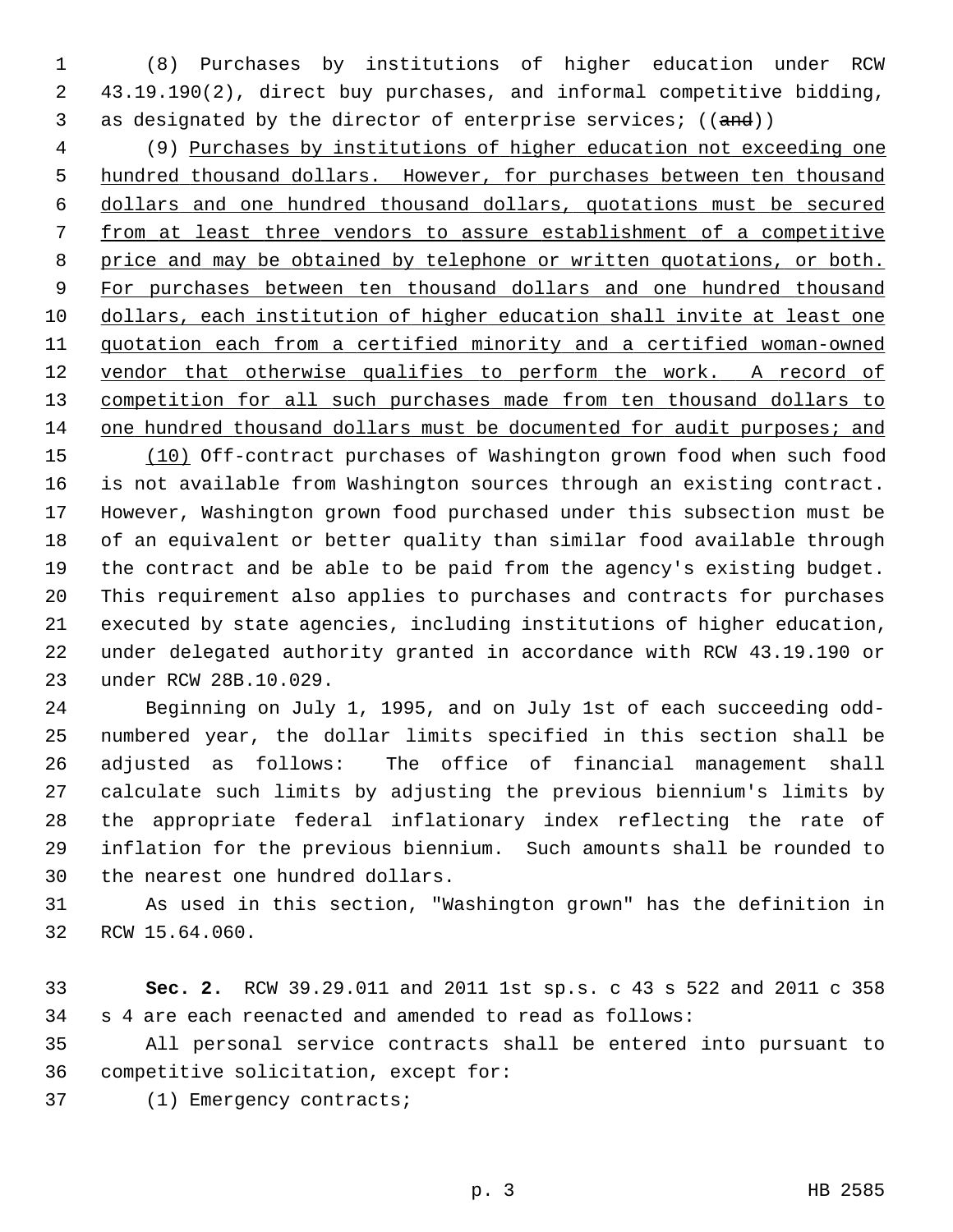- 
- 1 (2) Sole source contracts;

2 (3) Contract amendments;

 3 (4) Contracts between a consultant and an agency of less than 4 twenty thousand dollars. However, contracts of five thousand dollars 5 or greater but less than ten thousand dollars shall have documented 6 evidence of competition. Contracts of ten thousand dollars or greater, 7 but less than twenty thousand dollars, shall have documented evidence 8 of competition, which must include agency posting of the contract 9 opportunity on the state's common vendor registration and bid 10 notification system except for institutions of higher education as 11 defined in RCW 28B.10.016. For institutions of higher education, the 12 limit shall be one hundred thousand dollars, however, for contracts of 13 ten thousand dollars or greater but less than one hundred thousand 14 dollars, institutions of higher education must document evidence of 15 competition. Agencies shall not structure contracts to evade these 16 requirements; and

17 (5) Other specific contracts or classes or groups of contracts 18 exempted from the competitive solicitation process by the director of 19 the department of enterprise services when it has been determined that 20 a competitive solicitation process is not appropriate or cost-21 effective.

22 **Sec. 3.** RCW 43.88.160 and 2006 c 1 s 6 are each amended to read as 23 follows:

24 This section sets forth the major fiscal duties and 25 responsibilities of officers and agencies of the executive branch. The 26 regulations issued by the governor pursuant to this chapter shall 27 provide for a comprehensive, orderly basis for fiscal management and 28 control, including efficient accounting and reporting therefor, for the 29 executive branch of the state government and may include, in addition, 30 such requirements as will generally promote more efficient public 31 management in the state.

32 (1) Governor; director of financial management. The governor, 33 through the director of financial management, shall devise and 34 supervise a modern and complete accounting system for each agency to 35 the end that all revenues, expenditures, receipts, disbursements, 36 resources, and obligations of the state shall be properly and 37 systematically accounted for. The accounting system shall include the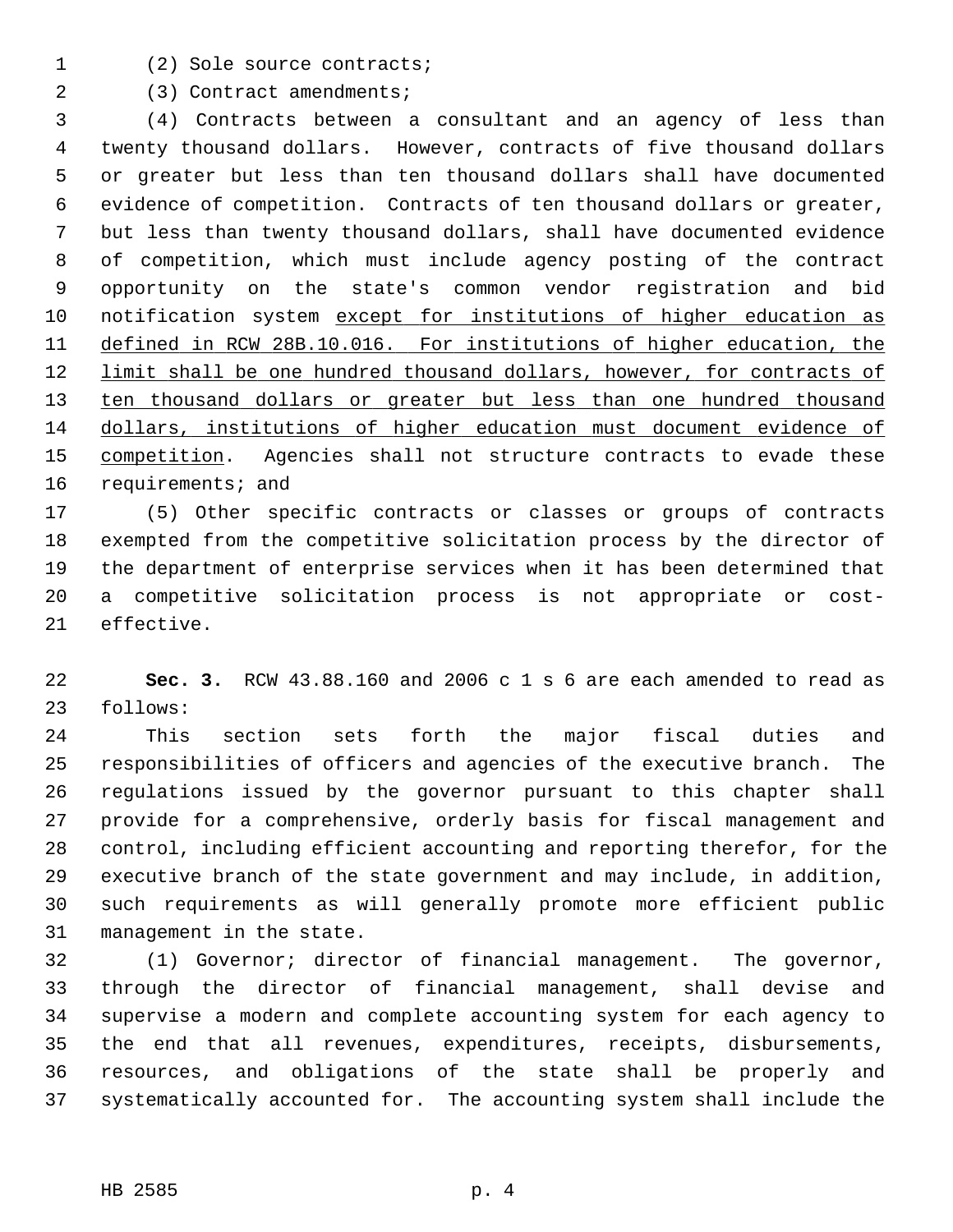1 development of accurate, timely records and reports of all financial 2 affairs of the state. The system shall also provide for central 3 accounts in the office of financial management at the level of detail 4 deemed necessary by the director to perform central financial 5 management. The director of financial management shall adopt and 6 periodically update an accounting procedures manual. Any agency 7 maintaining its own accounting and reporting system shall comply with 8 the updated accounting procedures manual and the rules of the director 9 adopted under this chapter. An agency may receive a waiver from 10 complying with this requirement if the waiver is approved by the 11 director. Waivers expire at the end of the fiscal biennium for which 12 they are granted. The director shall forward notice of waivers granted 13 to the appropriate legislative fiscal committees. The director of 14 financial management may require such financial, statistical, and other 15 reports as the director deems necessary from all agencies covering any 16 period.

17 (2) Except as provided in chapter 43.88C RCW, the director of 18 financial management is responsible for quarterly reporting of primary 19 operating budget drivers such as applicable workloads, caseload 20 estimates, and appropriate unit cost data. These reports shall be 21 transmitted to the legislative fiscal committees or by electronic means 22 to the legislative evaluation and accountability program committee. 23 Quarterly reports shall include actual monthly data and the variance 24 between actual and estimated data to date. The reports shall also 25 include estimates of these items for the remainder of the budget 26 period.

27 (3) The director of financial management shall report at least 28 annually to the appropriate legislative committees regarding the status 29 of all appropriated capital projects, including transportation 30 projects, showing significant cost overruns or underruns. If funds are 31 shifted from one project to another, the office of financial management 32 shall also reflect this in the annual variance report. Once a project 33 is complete, the report shall provide a final summary showing estimated 34 start and completion dates of each project phase compared to actual 35 dates, estimated costs of each project phase compared to actual costs, 36 and whether or not there are any outstanding liabilities or unsettled 37 claims at the time of completion.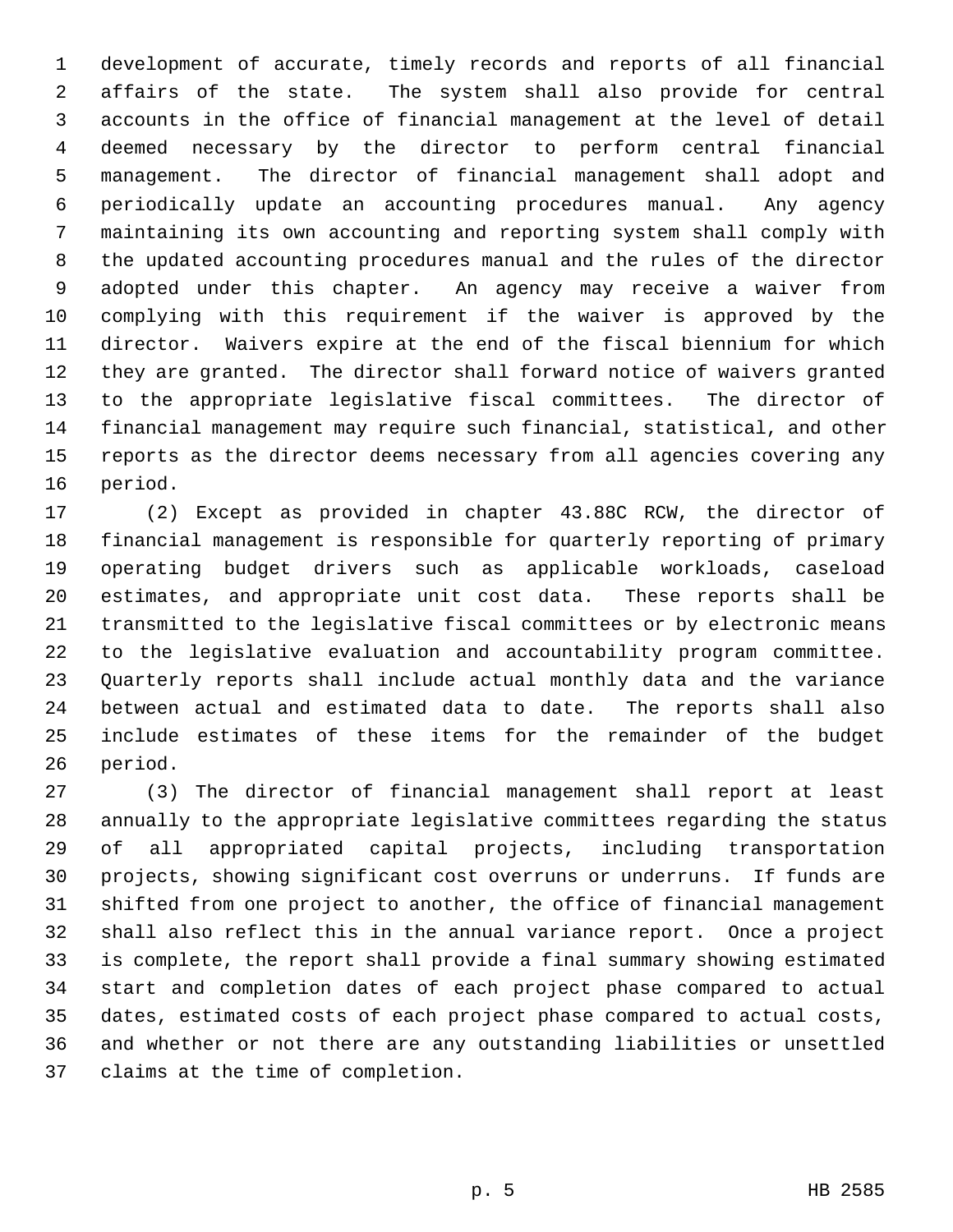1 (4) In addition, the director of financial management, as agent of 2 the governor, shall:

 3 (a) Develop and maintain a system of internal controls and internal 4 audits comprising methods and procedures to be adopted by each agency 5 that will safeguard its assets, check the accuracy and reliability of 6 its accounting data, promote operational efficiency, and encourage 7 adherence to prescribed managerial policies for accounting and 8 financial controls. The system developed by the director shall include 9 criteria for determining the scope and comprehensiveness of internal 10 controls required by classes of agencies, depending on the level of 11 resources at risk.

12 Each agency head or authorized designee shall be assigned the 13 responsibility and authority for establishing and maintaining internal 14 audits following the standards of internal auditing of the institute of 15 internal auditors;

16 (b) Make surveys and analyses of agencies with the object of 17 determining better methods and increased effectiveness in the use of 18 manpower and materials; and the director shall authorize expenditures 19 for employee training to the end that the state may benefit from 20 training facilities made available to state employees;

21 (c) Establish policies for allowing the contracting of child care 22 services;

23 (d) Report to the governor with regard to duplication of effort or 24 lack of coordination among agencies;

25 (e) Review any pay and classification plans, and changes 26 thereunder, developed by any agency for their fiscal impact: PROVIDED, 27 That none of the provisions of this subsection shall affect merit 28 systems of personnel management now existing or hereafter established 29 by statute relating to the fixing of qualifications requirements for 30 recruitment, appointment, or promotion of employees of any agency. The 31 director shall advise and confer with agencies including appropriate 32 standing committees of the legislature as may be designated by the 33 speaker of the house and the president of the senate regarding the 34 fiscal impact of such plans and may amend or alter the plans, except 35 that for the following agencies no amendment or alteration of the plans 36 may be made without the approval of the agency concerned: Agencies 37 headed by elective officials;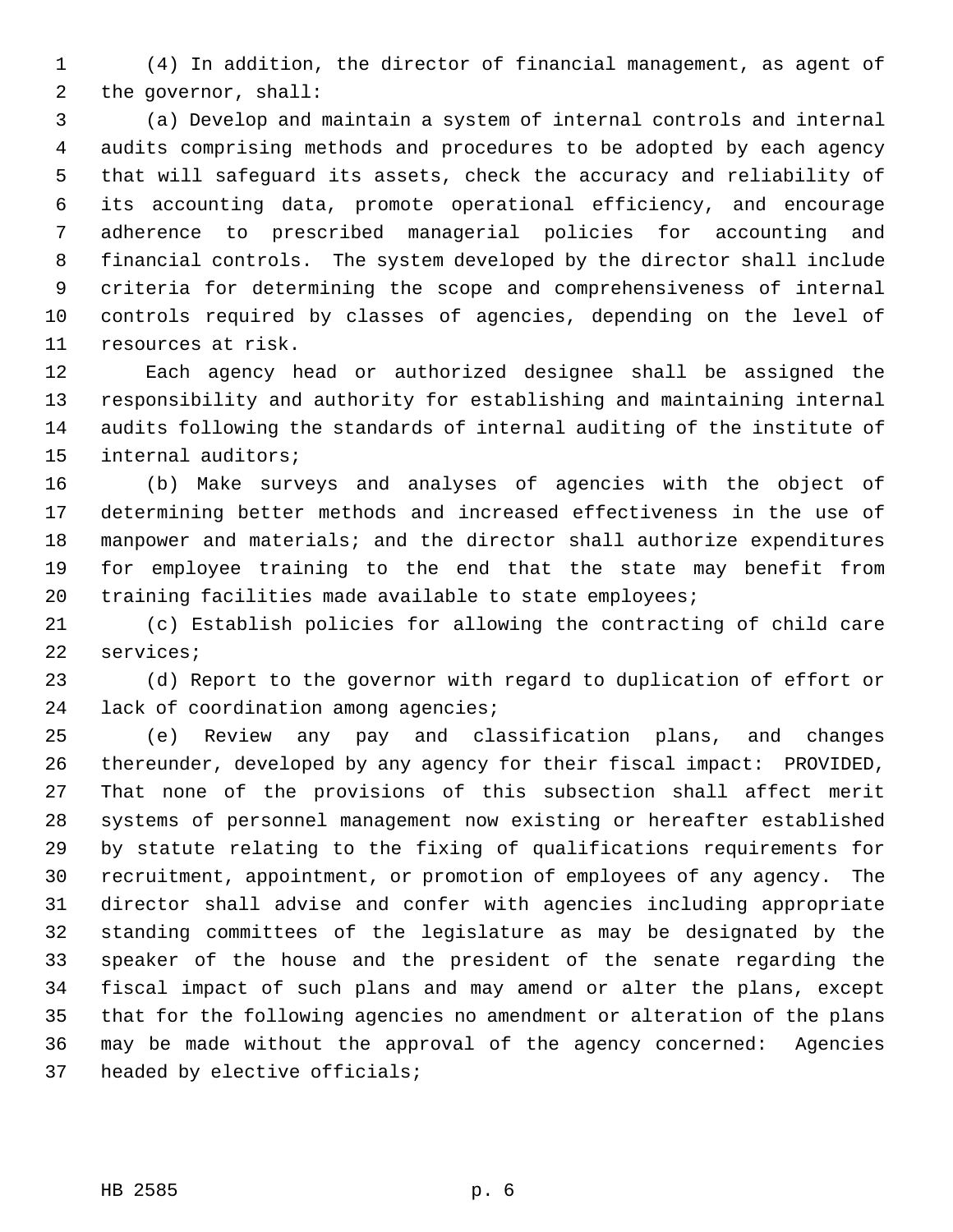1 (f) Fix the number and classes of positions or authorized employee 2 years of employment for each agency and during the fiscal period amend 3 the determinations previously fixed by the director except that the 4 director shall not be empowered to fix the number or the classes for 5 the following: Agencies headed by elective officials;

 6 (g) Adopt rules to effectuate provisions contained in (a) through 7 (f) of this subsection.

8 (5) The treasurer shall:

 9 (a) Receive, keep, and disburse all public funds of the state not 10 expressly required by law to be received, kept, and disbursed by some 11 other persons: PROVIDED, That this subsection shall not apply to those 12 public funds of the institutions of higher learning which are not 13 subject to appropriation;

14 (b) Receive, disburse, or transfer public funds under the 15 treasurer's supervision or custody;

16 (c) Keep a correct and current account of all moneys received and 17 disbursed by the treasurer, classified by fund or account;

18 (d) Coordinate agencies' acceptance and use of credit cards and 19 other payment methods, if the agencies have received authorization 20 under RCW 43.41.180;

21 (e) Perform such other duties as may be required by law or by 22 regulations issued pursuant to this law.

23 It shall be unlawful for the treasurer to disburse public funds in 24 the treasury except upon forms or by alternative means duly prescribed 25 by the director of financial management. These forms or alternative 26 means shall provide for authentication and certification by the agency 27 head or the agency head's designee that the services have been rendered 28 or the materials have been furnished; or, in the case of loans or 29 grants, that the loans or grants are authorized by law; or, in the case 30 of payments for periodic maintenance services to be performed on state 31 owned equipment, that a written contract for such periodic maintenance 32 services is currently in effect; and the treasurer shall not be liable 33 under the treasurer's surety bond for erroneous or improper payments so 34 made. When services are lawfully paid for in advance of full 35 performance by any private individual or business entity other than 36 equipment maintenance providers or as provided for by RCW 42.24.035, 37 such individual or entity other than central stores rendering such 38 services shall make a cash deposit or furnish surety bond coverage to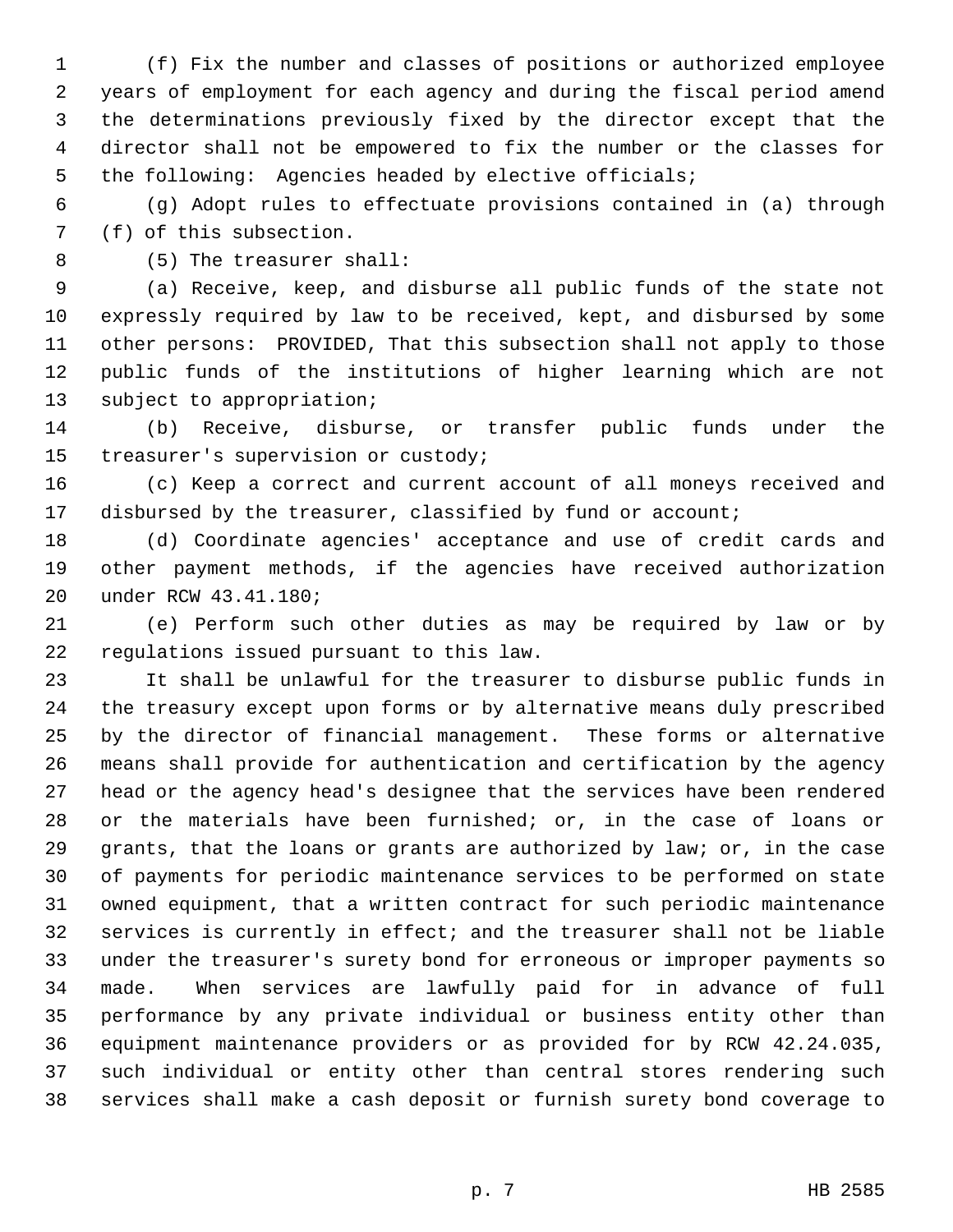1 the state as shall be fixed in an amount by law, or if not fixed by 2 law, then in such amounts as shall be fixed by the director of the 3 department of ((general administration)) enterprise services but in no 4 case shall such required cash deposit or surety bond be less than an 5 amount which will fully indemnify the state against any and all losses 6 on account of breach of promise to fully perform such services. No 7 payments shall be made in advance for any equipment maintenance 8 services to be performed more than twelve months after such payment 9 except that institutions of higher education as defined in RCW 10 28B.10.016 may make payments in advance for equipment maintenance 11 services to be performed up to sixty months after such payment. Any 12 such bond so furnished shall be conditioned that the person, firm or 13 corporation receiving the advance payment will apply it toward 14 performance of the contract. The responsibility for recovery of 15 erroneous or improper payments made under this section shall lie with 16 the agency head or the agency head's designee in accordance with 17 ((regulations)) rules issued pursuant to this chapter. Nothing in this 18 section shall be construed to permit a public body to advance funds to 19 a private service provider pursuant to a grant or loan before services 20 have been rendered or material furnished.

21 (6) The state auditor shall:

22 (a) Report to the legislature the results of current post audits 23 that have been made of the financial transactions of each agency; to 24 this end the auditor may, in the auditor's discretion, examine the 25 books and accounts of any agency, official, or employee charged with 26 the receipt, custody, or safekeeping of public funds. Where feasible 27 in conducting examinations, the auditor shall utilize data and findings 28 from the internal control system prescribed by the office of financial 29 management. The current post audit of each agency may include a 30 section on recommendations to the legislature as provided in (c) of 31 this subsection.

32 (b) Give information to the legislature, whenever required, upon 33 any subject relating to the financial affairs of the state.

34 (c) Make the auditor's official report on or before the thirty-35 first of December which precedes the meeting of the legislature. The 36 report shall be for the last complete fiscal period and shall include 37 determinations as to whether agencies, in making expenditures, complied 38 with the laws of this state. The state auditor is authorized to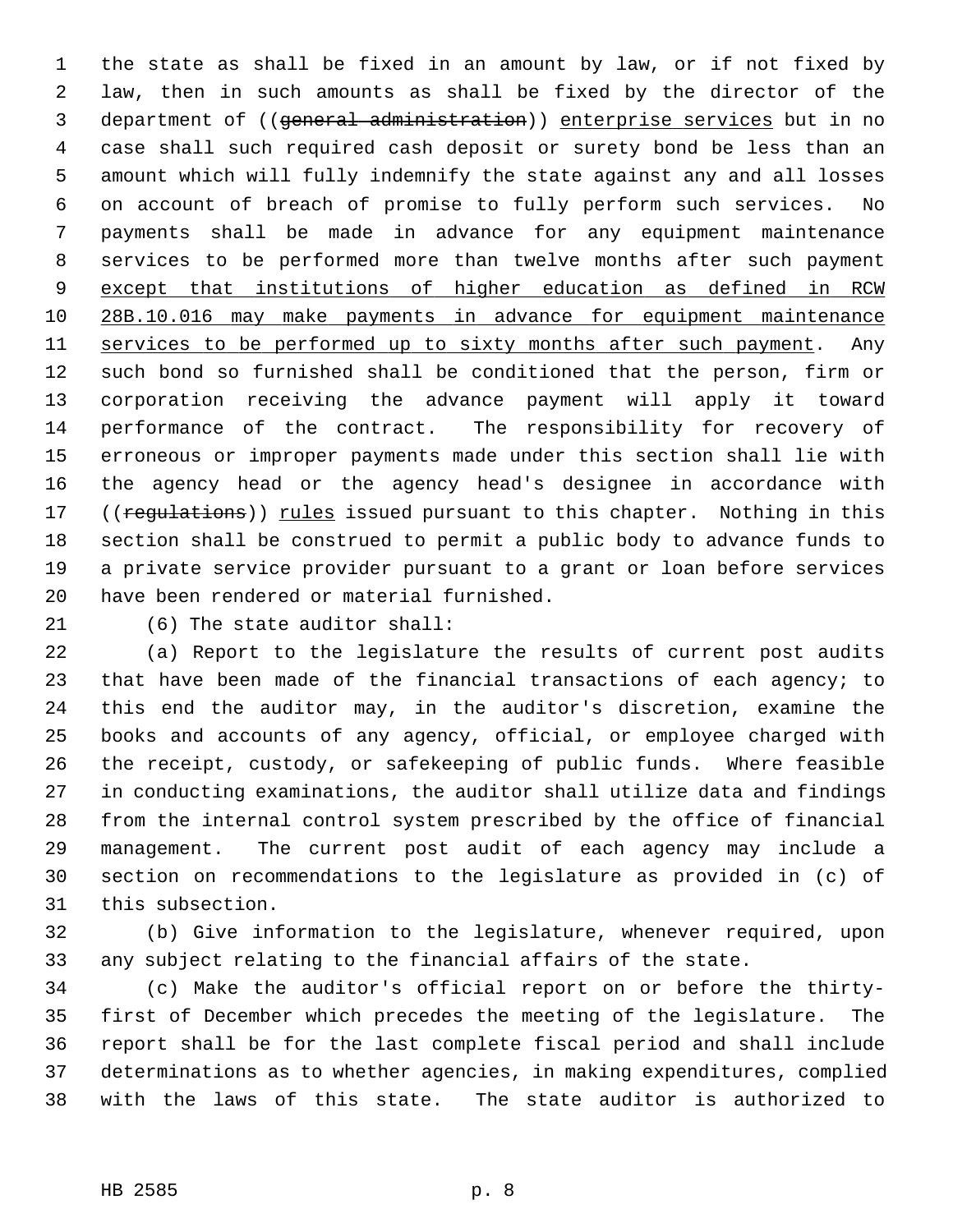1 perform or participate in performance verifications and performance 2 audits as expressly authorized by the legislature in the omnibus 3 biennial appropriations acts or in the performance audit work plan 4 approved by the joint legislative audit and review committee. The 5 state auditor, upon completing an audit for legal and financial 6 compliance under chapter 43.09 RCW or a performance verification, may 7 report to the joint legislative audit and review committee or other 8 appropriate committees of the legislature, in a manner prescribed by 9 the joint legislative audit and review committee, on facts relating to 10 the management or performance of governmental programs where such facts 11 are discovered incidental to the legal and financial audit or 12 performance verification. The auditor may make such a report to a 13 legislative committee only if the auditor has determined that the 14 agency has been given an opportunity and has failed to resolve the 15 management or performance issues raised by the auditor. If the auditor 16 makes a report to a legislative committee, the agency may submit to the 17 committee a response to the report. This subsection (6) shall not be 18 construed to authorize the auditor to allocate other than de minimis 19 resources to performance audits except as expressly authorized in the 20 appropriations acts or in the performance audit work plan. The results 21 of a performance audit conducted by the state auditor that has been 22 requested by the joint legislative audit and review committee must only 23 be transmitted to the joint legislative audit and review committee.

24 (d) Be empowered to take exception to specific expenditures that 25 have been incurred by any agency or to take exception to other 26 practices related in any way to the agency's financial transactions and 27 to cause such exceptions to be made a matter of public record, 28 including disclosure to the agency concerned and to the director of 29 financial management. It shall be the duty of the director of 30 financial management to cause corrective action to be taken within six 31 months, such action to include, as appropriate, the withholding of 32 funds as provided in RCW 43.88.110. The director of financial 33 management shall annually report by December 31st the status of audit 34 resolution to the appropriate committees of the legislature, the state 35 auditor, and the attorney general. The director of financial 36 management shall include in the audit resolution report actions taken 37 as a result of an audit including, but not limited to, types of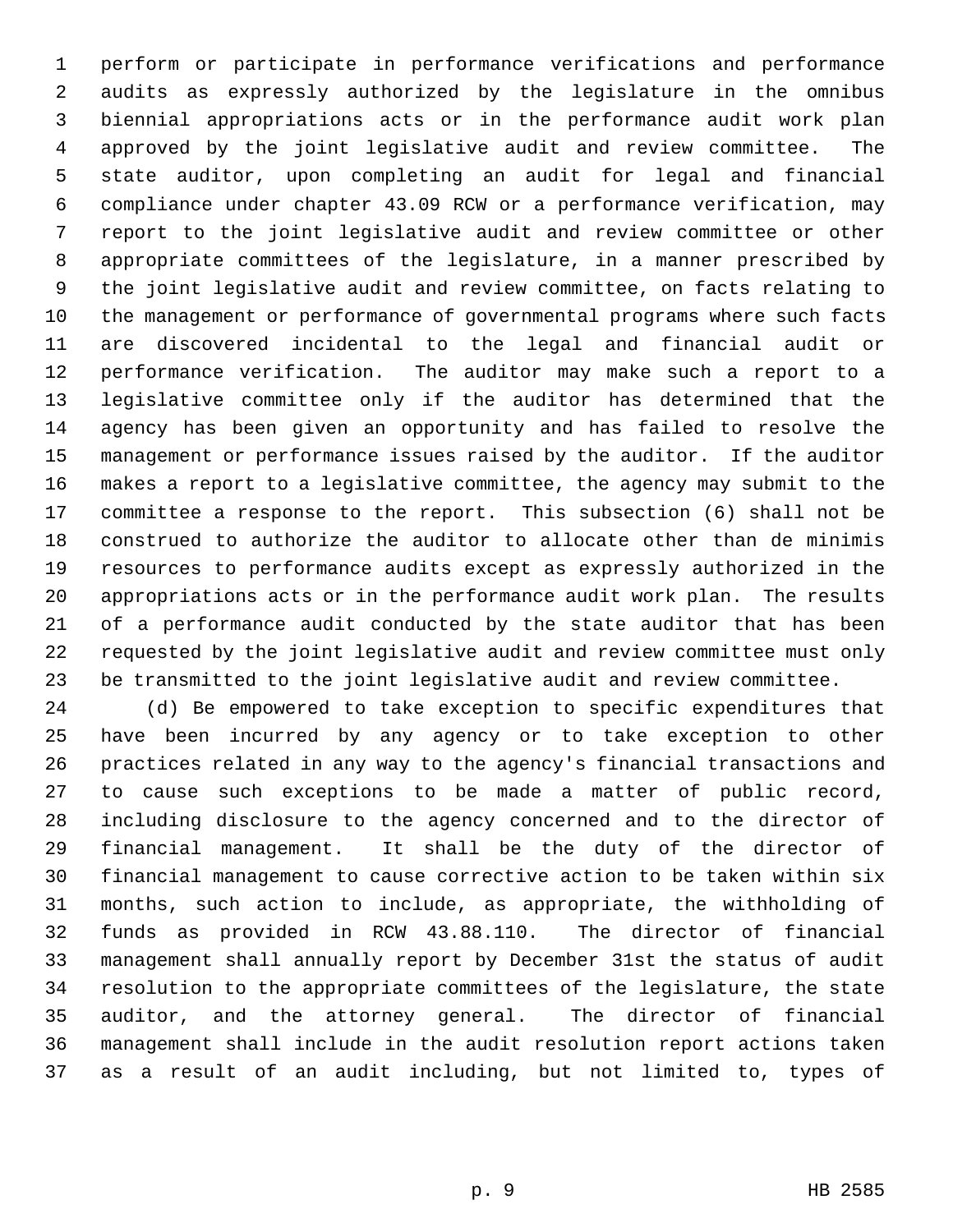1 personnel actions, costs and types of litigation, and value of recouped 2 goods or services.

3 (e) Promptly report any irregularities to the attorney general.

 4 (f) Investigate improper governmental activity under chapter 42.40 5 RCW.

6 ( $(\frac{1}{9})$ ) In addition to the authority given to the state auditor in 7 this subsection (6), the state auditor is authorized to conduct 8 performance audits identified in RCW 43.09.470. Nothing in this 9 subsection (6) shall limit, impede, or restrict the state auditor from 10 conducting performance audits identified in RCW 43.09.470.

11 (7) The joint legislative audit and review committee may:

12 (a) Make post audits of the financial transactions of any agency 13 and management surveys and program reviews as provided for in chapter 14 44.28 RCW as well as performance audits and program evaluations. To 15 this end the joint committee may in its discretion examine the books, 16 accounts, and other records of any agency, official, or employee.

17 (b) Give information to the legislature or any legislative 18 committee whenever required upon any subject relating to the 19 performance and management of state agencies.

20 (c) Make a report to the legislature which shall include at least 21 the following:

22 (i) Determinations as to the extent to which agencies in making 23 expenditures have complied with the will of the legislature and in this 24 connection, may take exception to specific expenditures or financial 25 practices of any agencies; and

26 (ii) Such plans as it deems expedient for the support of the 27 state's credit, for lessening expenditures, for promoting frugality and 28 economy in agency affairs, and generally for an improved level of 29 fiscal management.

30 **Sec. 4.** RCW 41.06.133 and 2011 1st sp.s. c 43 s 407 and 2011 1st 31 sp.s. c 39 s 5 are each reenacted and amended to read as follows:

32 (1) The director shall adopt rules, consistent with the purposes 33 and provisions of this chapter and with the best standards of personnel 34 administration, regarding the basis and procedures to be followed for:

35 (a) The reduction, dismissal, suspension, or demotion of an 36 employee;

37 (b) Training and career development;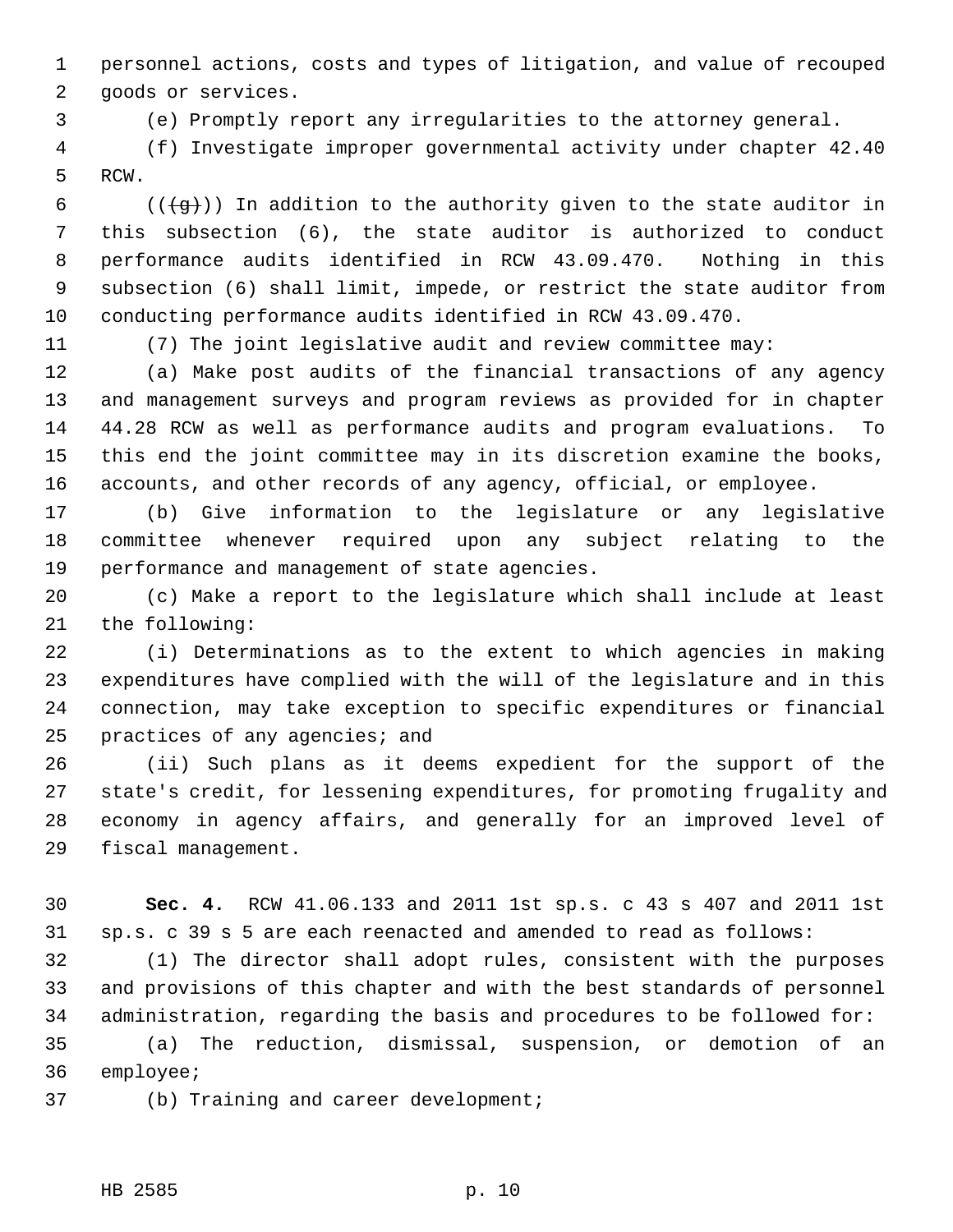1 (c) Probationary periods of six to twelve months and rejections of 2 probationary employees, depending on the job requirements of the class, 3 except as follows:

 4 (i) Entry level state park rangers shall serve a probationary 5 period of twelve months; and

 6 (ii) The probationary period of campus police officer appointees 7 who are required to attend the Washington state criminal justice 8 training commission basic law enforcement academy shall extend from the 9 date of appointment until twelve months from the date of successful 10 completion of the basic law enforcement academy, or twelve months from 11 the date of appointment if academy training is not required. The 12 director shall adopt rules to ensure that employees promoting to campus 13 police officer who are required to attend the Washington state criminal 14 justice training commission basic law enforcement academy shall have 15 the trial service period extend from the date of appointment until 16 twelve months from the date of successful completion of the basic law 17 enforcement academy, or twelve months from the date of appointment if 18 academy training is not required;

19 (d) Transfers;

20 (e) Promotional preferences;

21 (f) Sick leaves and vacations;

22 (g) Hours of work;

23 (h) Layoffs when necessary and subsequent reemployment, except for 24 the financial basis for layoffs;

25 (i) The number of names to be certified for vacancies;

26 (j) Subject to RCW 41.04.820, adoption and revision of a state 27 salary schedule to reflect the prevailing rates in Washington state 28 private industries and other governmental units. The rates in the 29 salary schedules or plans shall be increased if necessary to attain 30 comparable worth under an implementation plan under RCW 41.06.155 and, 31 for institutions of higher education and related boards, shall be 32 competitive for positions of a similar nature in the state or the 33 locality in which an institution of higher education or related board 34 is located. Such adoption and revision is subject to approval by the 35 director of financial management in accordance with chapter 43.88 RCW;

36 (k) Increment increases within the series of steps for each pay 37 grade based on length of service for all employees whose standards of 38 performance are such as to permit them to retain job status in the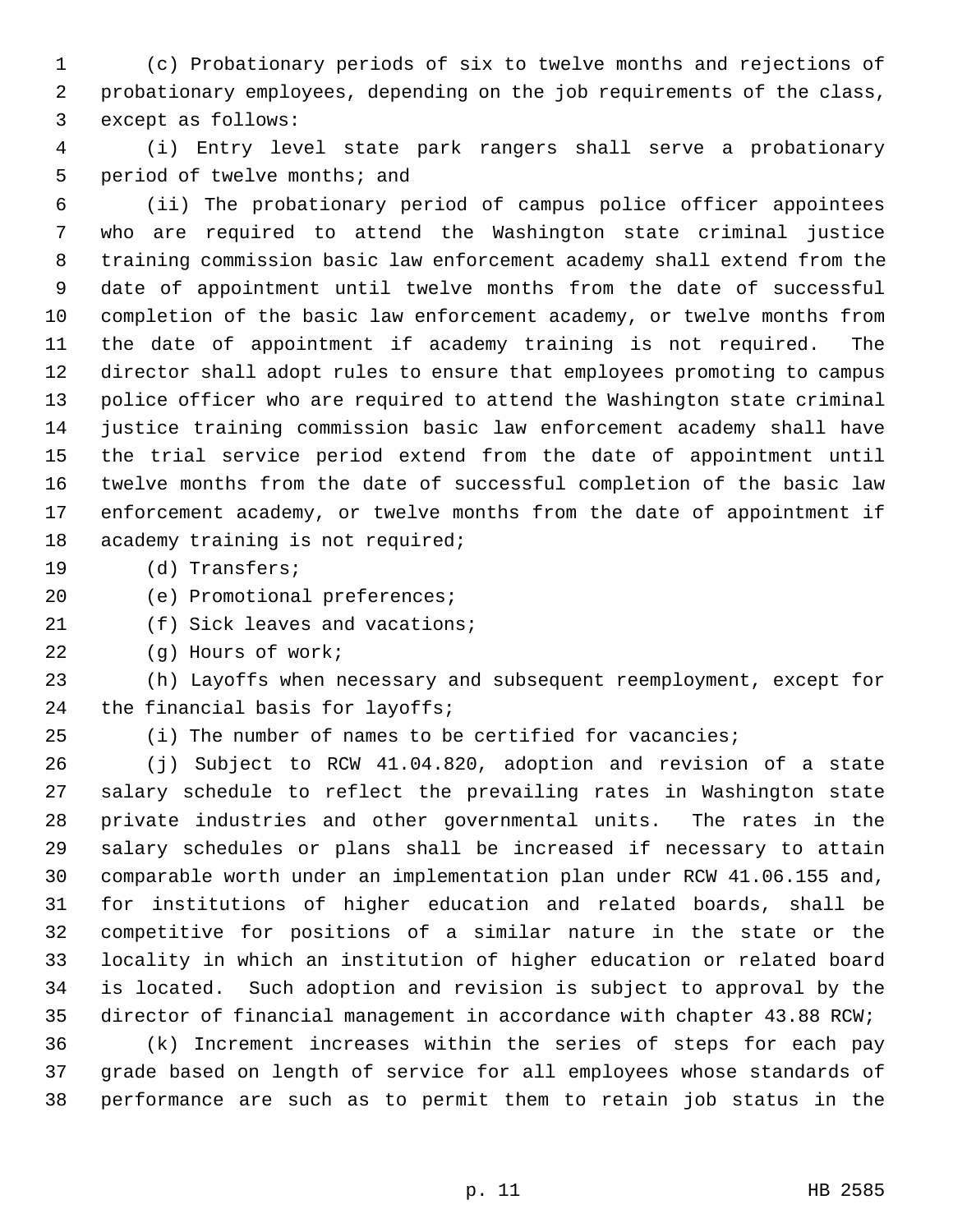1 classified service. From February 18, 2009, through June 30, 2013, a 2 salary or wage increase shall not be granted to any exempt position 3 under this chapter, except that a salary or wage increase may be 4 granted to employees pursuant to collective bargaining agreements 5 negotiated under chapter 28B.52, 41.56, 47.64, or 41.76 RCW, and except 6 that increases may be granted for positions for which the employer has 7 demonstrated difficulty retaining qualified employees if the following 8 conditions are met:

9 (i) The salary increase can be paid within existing resources;

10 (ii) The salary increase will not adversely impact the provision of 11 client services; and

12 (iii) For any state agency of the executive branch, not including 13 institutions of higher education, the salary increase is approved by 14 the director of the office of financial management;

15 Any agency granting a salary increase from February 15, 2010, 16 through June 30, 2011, to a position exempt under this chapter shall 17 submit a report to the fiscal committees of the legislature no later 18 than July 31, 2011, detailing the positions for which salary increases 19 were granted, the size of the increases, and the reasons for giving the 20 increases;

21 Any agency granting a salary increase from July 1, 2011, through 22 June 30, 2013, to a position exempt under this chapter shall submit a 23 report to the fiscal committees of the legislature by July 31, 2012, 24 and July 31, 2013, detailing the positions for which salary increases 25 were granted during the preceding fiscal year, the size of the 26 increases, and the reasons for giving the increases;

27 (l) Optional lump sum relocation compensation approved by the 28 agency director, whenever it is reasonably necessary that a person make 29 a domiciliary move in accepting a transfer or other employment with the 30 state. An agency must provide lump sum compensation within existing 31 resources. If the person receiving the relocation payment terminates 32 or causes termination with the state, for reasons other than layoff, 33 disability separation, or other good cause as determined by an agency 34 director, within one year of the date of the employment, the state is 35 entitled to reimbursement of the lump sum compensation from the person;

36 (m) Providing for veteran's preference as required by existing 37 statutes, with recognition of preference in regard to layoffs and 38 subsequent reemployment for veterans and their surviving spouses by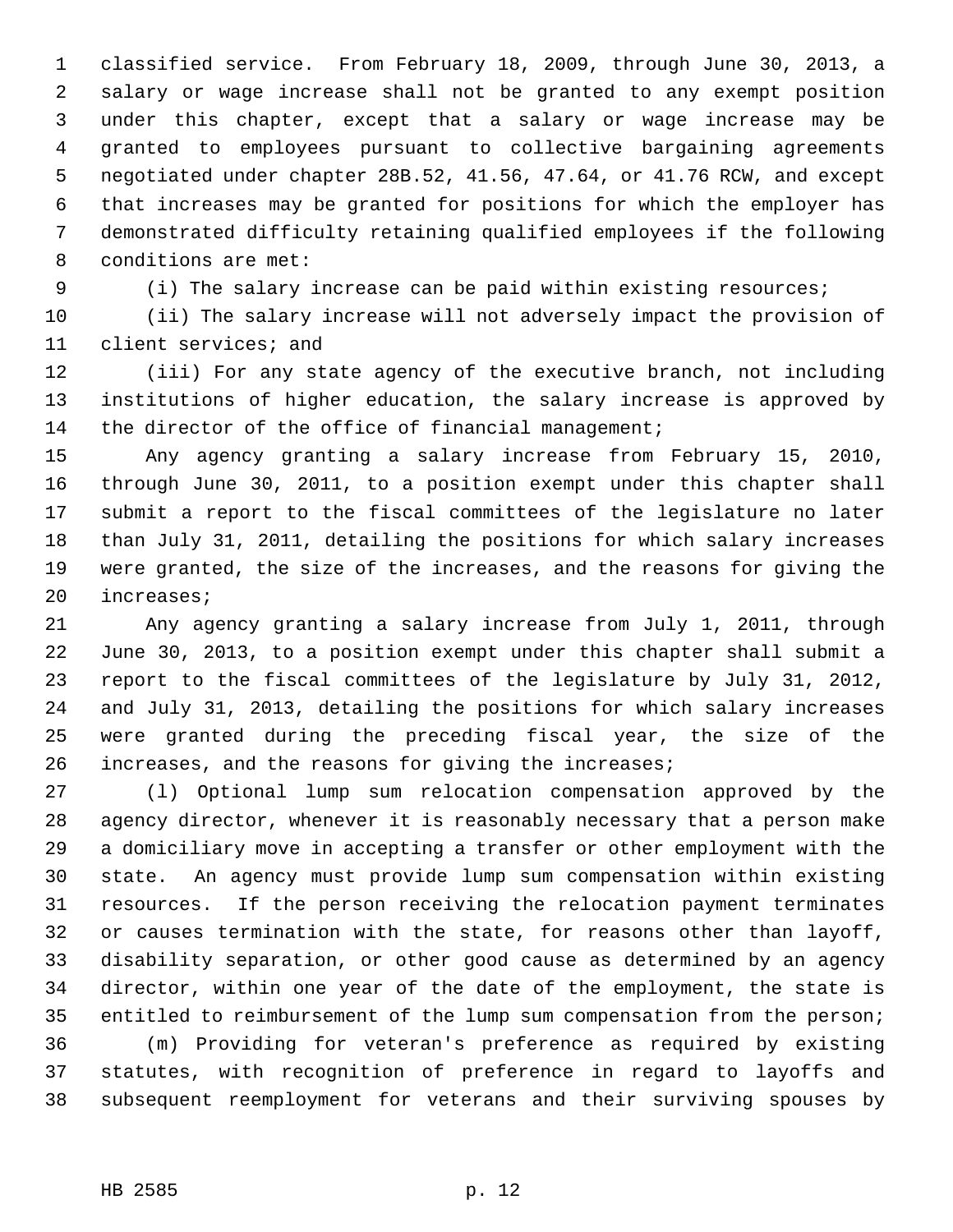1 giving such eligible veterans and their surviving spouses additional 2 credit in computing their seniority by adding to their unbroken state 3 service, as defined by the director, the veteran's service in the 4 military not to exceed five years. For the purposes of this section, 5 "veteran" means any person who has one or more years of active military 6 service in any branch of the armed forces of the United States or who 7 has less than one year's service and is discharged with a disability 8 incurred in the line of duty or is discharged at the convenience of the 9 government and who, upon termination of such service, has received an 10 honorable discharge, a discharge for physical reasons with an honorable 11 record, or a release from active military service with evidence of 12 service other than that for which an undesirable, bad conduct, or 13 dishonorable discharge shall be given. However, the surviving spouse 14 of a veteran is entitled to the benefits of this section regardless of 15 the veteran's length of active military service. For the purposes of 16 this section, "veteran" does not include any person who has voluntarily 17 retired with twenty or more years of active military service and whose 18 military retirement pay is in excess of five hundred dollars per month.

19 (2) Rules adopted under this section by the director shall provide 20 for local administration and management by the institutions of higher 21 education and related boards, subject to periodic audit and review by 22 the director. For classifications the director has approved for inclusion in higher education health care special pay, institutions of higher education are authorized to implement compensation changes including but not limited to increases in salary ranges, new top steps in salary ranges, premium pay, and adjustments for community practice. Institutions of higher education may also make such changes for other health care classifications that the institutions may identify. Institutions of higher education shall report annually to the director changes they have made under the provisions of this section.

31 (3) Rules adopted by the director under this section may be 32 superseded by the provisions of a collective bargaining agreement 33 negotiated under RCW 41.80.001 and 41.80.010 through 41.80.130. The 34 supersession of such rules shall only affect employees in the 35 respective collective bargaining units.

36 (4)(a) The director shall require that each state agency report 37 annually the following data: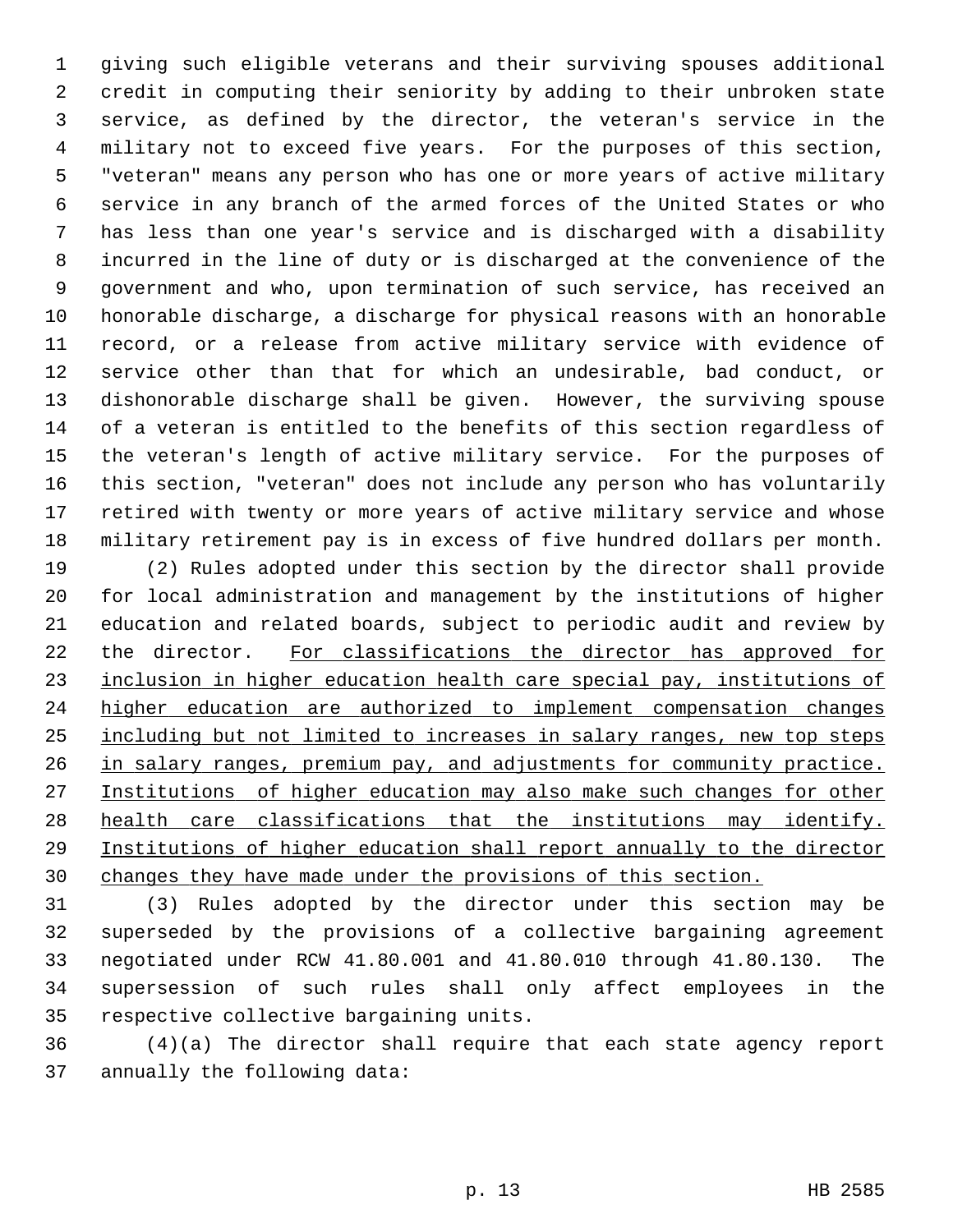1 (i) The number of classified, Washington management service, and 2 exempt employees in the agency and the change compared to the previous 3 report;

 4 (ii) The number of bonuses and performance-based incentives awarded 5 to agency staff and the base wages of such employees; and

6 (iii) The cost of each bonus or incentive awarded.

 7 (b) A report that compiles the data in (a) of this subsection for 8 all agencies will be provided annually to the governor and the 9 appropriate committees of the legislature and must be posted for the 10 public on the office of financial management's agency web site.

11 (5) From February 15, 2010, until June 30, 2013, no monetary 12 performance-based awards or incentives may be granted by the director 13 or employers to employees covered by rules adopted under this section. 14 This subsection does not prohibit the payment of awards provided for in 15 chapter 41.60 RCW.

16 From July 1, 2011, until June 30, 2013, no performance-based awards 17 or incentives may be granted by the director or employers to employees 18 pursuant to a performance management confirmation granted by the 19 department of personnel under WAC 357-37-055.

20 **Sec. 5.** RCW 41.04.240 and 1977 ex.s. c 269 s 1 are each amended to 21 read as follows:

22 (1) Except with regard to institutions of higher education as 23 defined in RCW 28B.10.016, any official of the state or of any 24 political subdivision, municipal corporation, or quasi-municipal 25 corporation authorized to disburse funds in payment of salaries and 26 wages of employees is authorized upon written request of at least 27 twenty-five employees to pay all or part of such salaries or wages to 28 any financial institution for either:  $((+1))$  (a) Credit to the 29 employees' accounts in such financial institution; or  $((+2))$  (b) 30 immediate transfer therefrom to the employees' accounts in any other 31 financial institutions( $($  + PROVIDED, That)).

 (2) In disbursing funds for payment of salaries and wages of employees, institutions of higher education as defined in RCW 28B.10.016 are authorized to pay such salaries or wages to any financial institution for either: (a) Credit to the employees' accounts in such financial institution; or (b) immediate transfer therefrom to the employees' accounts in any other financial